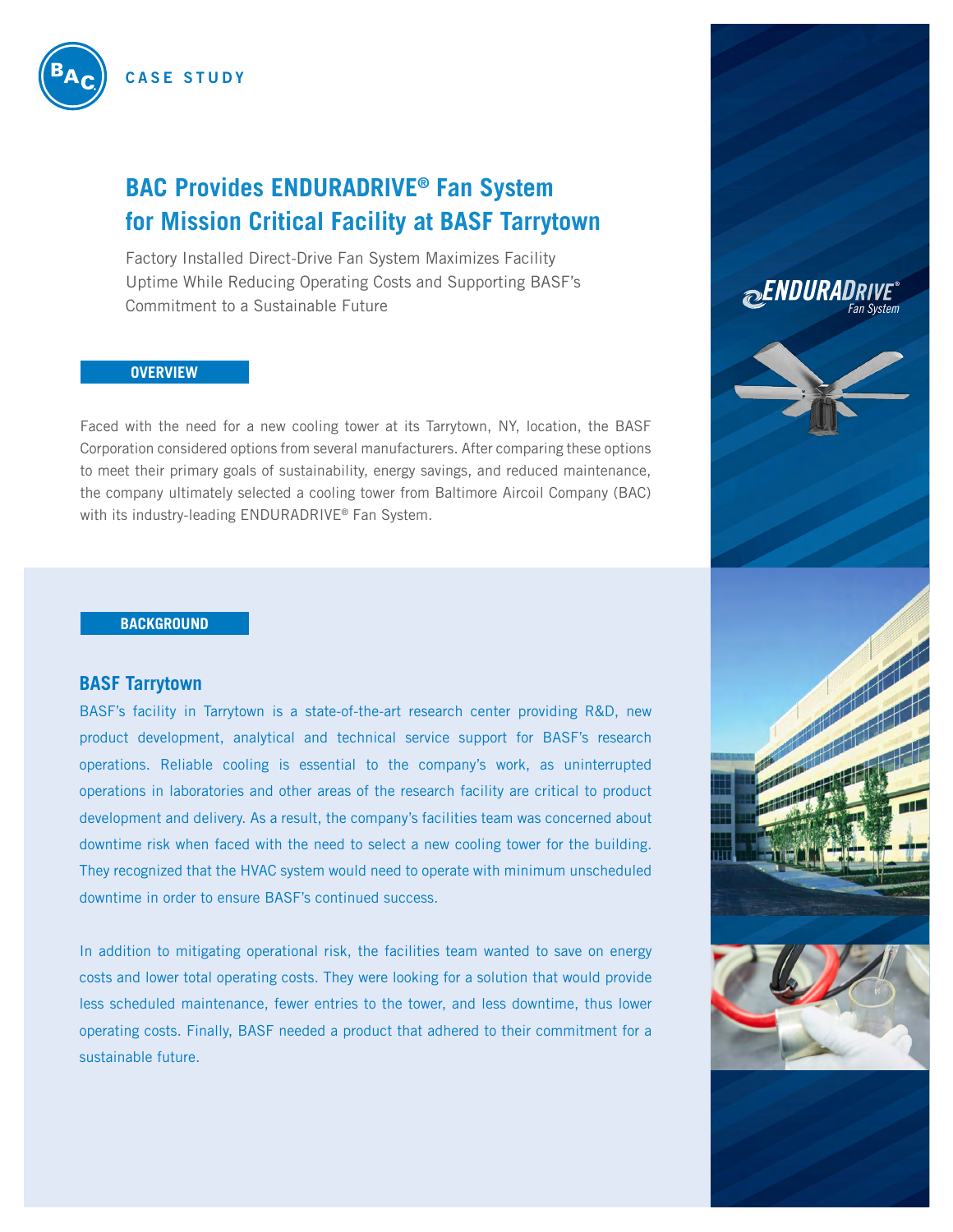

#### **SOLUTION**

After setting these priorities and surveying available technology, the BASF Tarrytown team elected to work with BAC to design and install a Series 3000 cooling tower with the proven ENDURADRIVE® Fan System. Competing fan systems, including belt and gear-drive as well as other direct-drive fan system technologies, fell short of the company's key goals.

Belt and gear-drive solutions are more prone to failure, given their many moving parts, frequent need for oil inspections and replacement, and requirements for rigorous shaft alignment to prevent bearing and gear damage. These extensive maintenance needs and failure risks led to planned and unplanned downtime, as the facility had experienced previously, driving operating costs up. Once they decided that a direct-drive, rather than a belt- or gear-driven, solution would be best, the team then considered whether a factory- or field-installed direct-drive system would best meet their needs; they ultimately decided in favor of the superior quality control and higher reliability of a factory-designed and tested solution instead of a field-installed one.

The ENDURADRIVE® Fan System's direct-drive design reduces the risk and cost of failures due to water intrusion and excessive heat and vibration. The motor features a patented permanent magnet rotor design to manage high torque starts, an exclusive laminated structure to dissipate heat more effectively, upgraded wiring insulation, drive end seal, and integrated condensate elimination system to protect from moisture. The ENDURADRIVE® Fan System is engineered and CTI certified for extreme duty of cooling towers and to withstand thermal and vibration rigors of cooling tower operation.

"Working with the facilities team at BASF Tarrytown and recognizing that, **as a lab facility, uninterrupted operation was absolutely necessary, we knew that the ENDURADRIVE® Fan System was the best possible option.** We also knew that they were concerned about quality control, which, as a factory-designed and installed solution, the ENDURADRIVE® Fan System delivers." — Ed Villela, *General Manager for Balticare Inc., BAC's representative in New York City* 

"Finally, the ENDURADRIVE® Fan System eliminates transmission losses to improve motor efficiency – particularly at part load operation – reducing fan energy consumption by 5%. That supports another major goal of the BASF facilities team", Villela added.

The BASF team agreed: "When I heard the ENDURADRIVE® Fan System had been in cooling tower applications for ten years with exceptionally low failure rate, I was immediately convinced," said David Gatewood-Cowart, Senior Manager of Facilities at BASF.



BAC Series 3000 Cooling Tower with ENDURADRIVE® Fan System



"